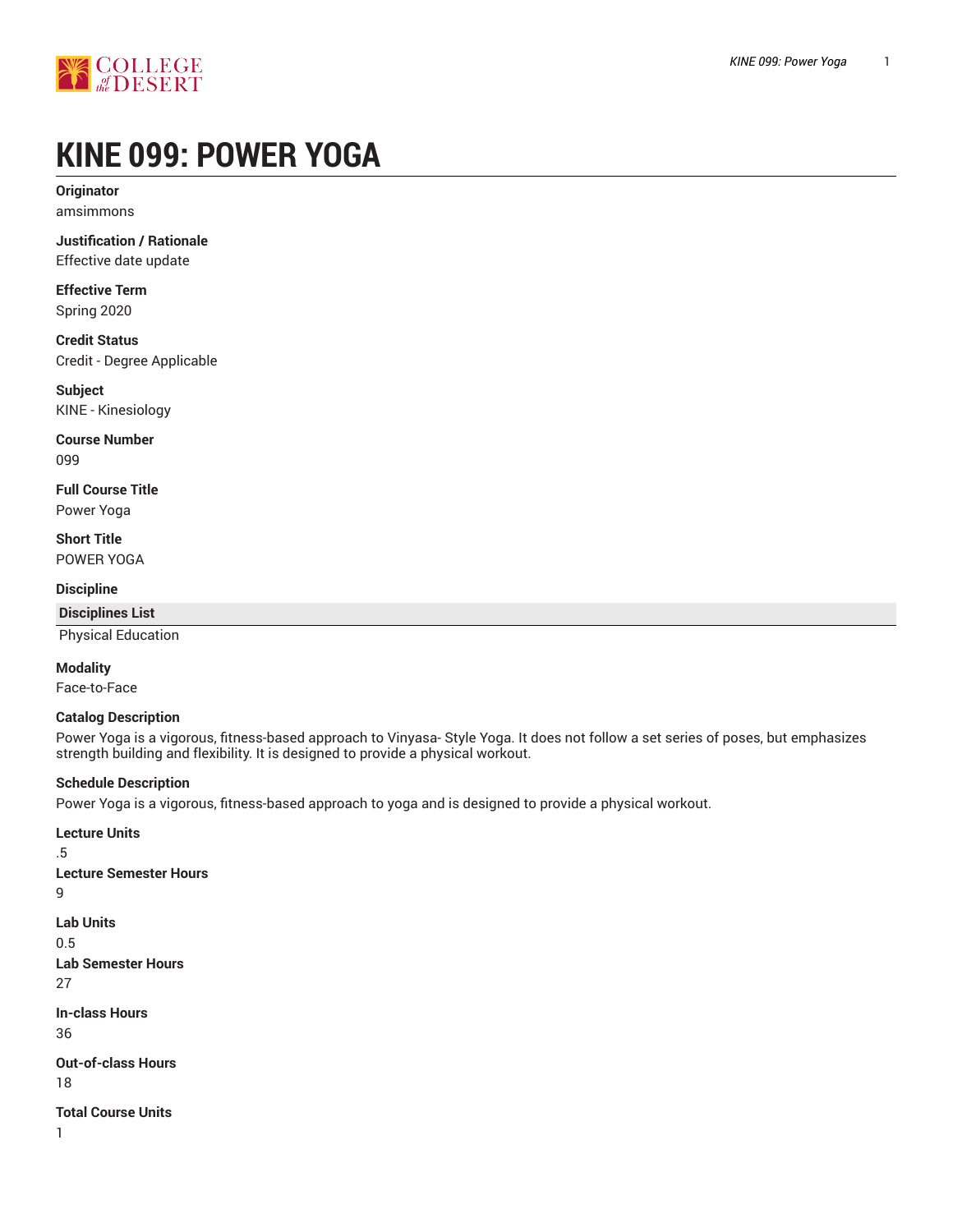

#### **Total Semester Hours**

54

# **Required Text and Other Instructional Materials**

**Resource Type** Web/Other

**Description**

Instructor Handouts

#### **Class Size Maximum**

30

#### **Course Content**

- 1. History of basic yoga principles and theories.
- 2. Introduction to basic anatomy and kinesiology techniques as related to yoga.
- 3. Introduction to various styles of yoga practice
- 4. Exercise prescription to build muscular endurance, strength and balance
- 5. Introduction to core strengthening yoga exercises
- 6. Progressive yoga programming
- 7. Benefits of yoga postures

#### **Lab Content**

- 1. Warm-up exercises/flexibility training.
- 2. Specialized core strengthening exercises.
- 3. Prop workout.
- 4. Basic mat exercises, injury prevention and spinal care.
- 5. Progressive routines to improve muscular strength and endurance, stability, and flexibility.
- 6. Hamstring and lower back flexibility analysis.
- 7. Ashtanga, Vinyasa and various styles of yoga exercises.

#### **Course Objectives**

|             | <b>Objectives</b>                                                                                                            |
|-------------|------------------------------------------------------------------------------------------------------------------------------|
| Objective 1 | Understand the importance of form, alignment, and efficiency of movement.                                                    |
| Objective 2 | Demonstrate the intermediate and advanced yoga poses and strengthening exercises.                                            |
| Objective 3 | Develop increased mind/body interaction while focusing on correct form to prevent injury and rehabilitate prior<br>injuries. |

#### **Student Learning Outcomes**

|           | Upon satisfactory completion of this course, students will be able to:                                                                      |
|-----------|---------------------------------------------------------------------------------------------------------------------------------------------|
| Outcome 1 | Develop a personal full body flexibility routine focused on all major muscle groups.                                                        |
| Outcome 2 | Demonstrate proper form and technique in various yoga poses.                                                                                |
| Outcome 3 | Identify core strengthening exercises and the muscle groups they target.                                                                    |
| Outcome 4 | Identify through written analysis the principles of kinesiology and basic anatomy as related to muscular flexibility and<br>yoga exercises. |

#### **Methods of Instruction**

| <b>Method</b>                      | Please provide a description or examples of how each instructional<br>method will be used in this course. |
|------------------------------------|-----------------------------------------------------------------------------------------------------------|
| Discussion                         |                                                                                                           |
| Demonstration, Repetition/Practice |                                                                                                           |
| Activity                           |                                                                                                           |
| Technology-based instruction       |                                                                                                           |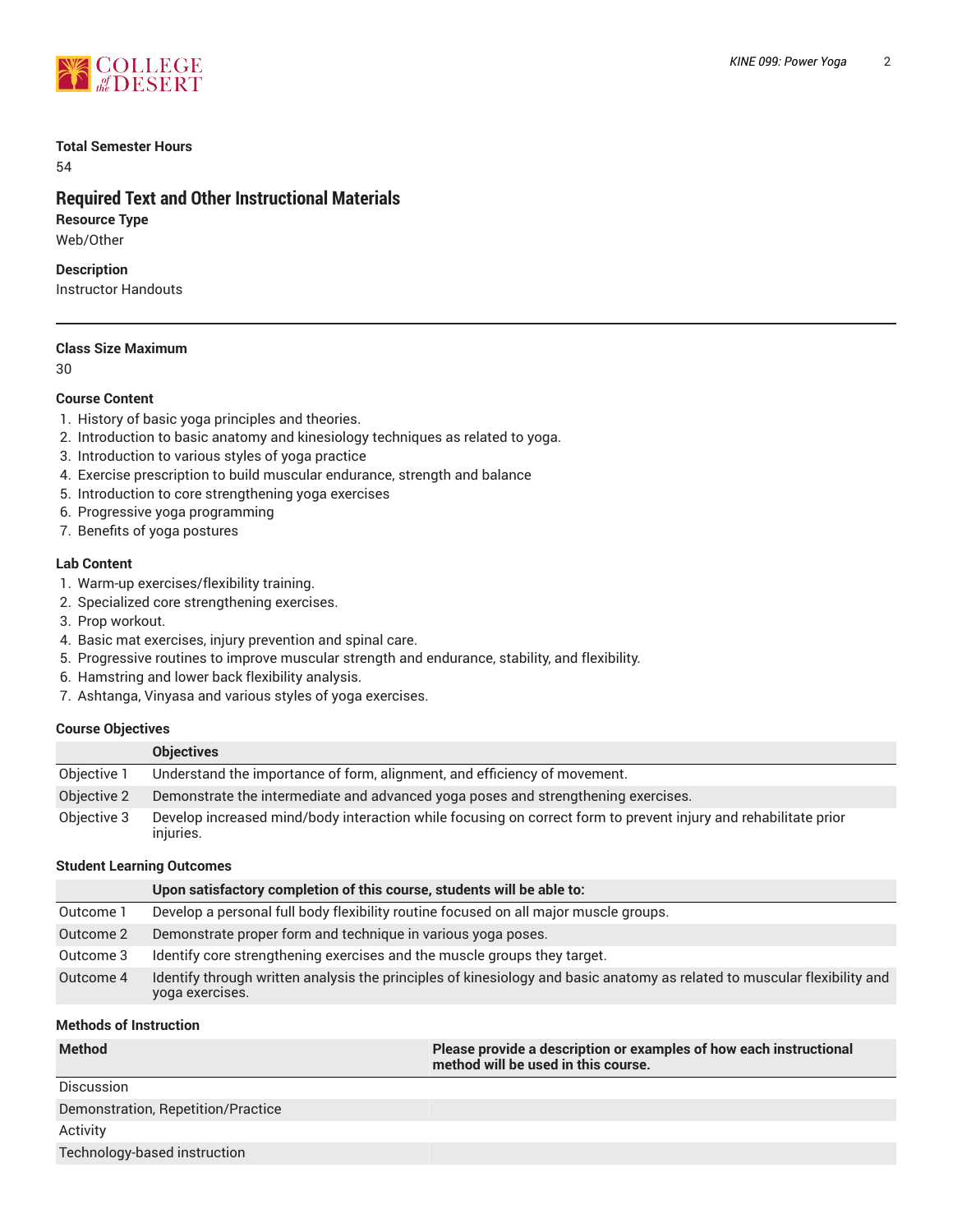

# Self-exploration Participation **Observation** Lecture Individualized Study **Methods of Evaluation Method Please provide a description or examples of how Type of Assignment**

|                                                  | each evaluation method will be used in this course. |  |
|--------------------------------------------------|-----------------------------------------------------|--|
| Written homework                                 |                                                     |  |
| Self-paced testing, Student preparation          |                                                     |  |
| Student participation/contribution               |                                                     |  |
| Mid-term and final evaluations                   |                                                     |  |
| Group activity participation/observation         |                                                     |  |
| Presentations/student demonstration observations |                                                     |  |
| Field/physical activity observations             |                                                     |  |
| Self-paced testing, Student preparation          |                                                     |  |
| <b>Portfolios</b>                                |                                                     |  |
| Critiques                                        |                                                     |  |

## **Assignments**

#### **Other In-class Assignments**

Pre and Post fitness testing Partner Yoga activities Personal fitness reflection

#### **Other Out-of-class Assignments**

1. Reading current and past research of yoga

2. Goal setting

3. Studying benefits of yoga postures both for health and fitness

**Grade Methods** Letter Grade Only

### **MIS Course Data**

**CIP Code** 31.0507 - Physical Fitness Technician.

**TOP Code** 083520 - Fitness Trainer

**SAM Code** C - Clearly Occupational

**Basic Skills Status** Not Basic Skills

**Prior College Level** Not applicable

**Cooperative Work Experience** Not a Coop Course